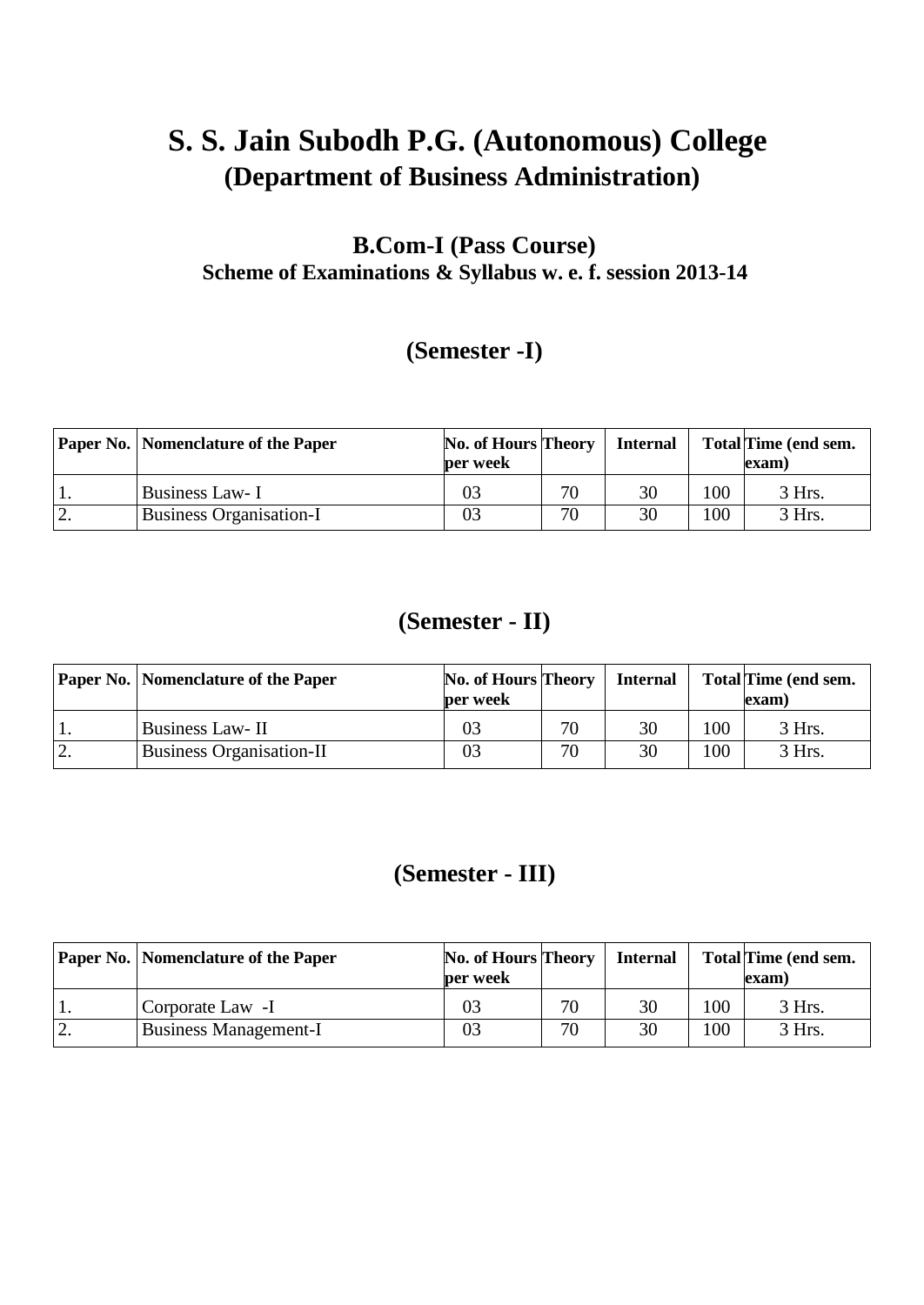# **(Semester - IV)**

| <b>Paper No.</b> Nomenclature of the Paper | No. of Hours Theory<br>per week |    | <b>Internal</b> |     | Total Time (end sem.<br>exam) |
|--------------------------------------------|---------------------------------|----|-----------------|-----|-------------------------------|
| Corporate Law -II                          | 03                              | 70 | 30              | 100 | 3 Hrs.                        |
| <b>Business Management-II</b>              | 03                              | 70 | 30              | 100 | 3 Hrs.                        |

# **(Semester -V)**

|            | <b>Paper No.   Nomenclature of the Paper</b>       | No. of Hours Theory<br>per week |    | <b>Internal</b> |     | Total Time (end sem.<br>(exam |
|------------|----------------------------------------------------|---------------------------------|----|-----------------|-----|-------------------------------|
|            | Functional Management-I                            | 03                              | 70 | 30              | 100 | 3 Hrs.                        |
| $\cdot$ 2. | <b>Sales Promotion and Sales</b><br>Management - I | 03                              | 70 | 30              | 100 | 3 Hrs.                        |

# **(Semester - VI)**

| Paper No.  | <b>Nomenclature of the Paper</b>                    | No. of Hours Theory Internal<br>per week |    |    | <b>Total</b> | Time (end sem.<br>exam) |
|------------|-----------------------------------------------------|------------------------------------------|----|----|--------------|-------------------------|
|            | Functional Management-II                            | 03                                       | 70 | 30 | 100          | 3 Hrs.                  |
| $\cdot$ 2. | <b>Sales Promotion and Sales</b><br>Management - II | 03                                       | 70 | 30 | 100          | 3 Hrs.                  |

# **Examination Question Paper Pattern for all semester Exams**

# **Attempt all questions**

| L | 10 Questions (very short answer questions)                     | $10 * 1$ Mark - 10  |              |
|---|----------------------------------------------------------------|---------------------|--------------|
| П | 5 Questions (short answer questions)                           | 5 * 3 Marks         | $-15$        |
| Ш | 3 Questions (1 question from each unit with<br>internal choice | $3 * 15$ Marks - 45 |              |
|   | Total of End Sem. Exam                                         |                     | $-70$        |
|   | Internal Assessment                                            |                     | $-30$        |
|   | Maximum Marks                                                  |                     | $-100$       |
|   | Minimum Marks                                                  |                     | $40^{\circ}$ |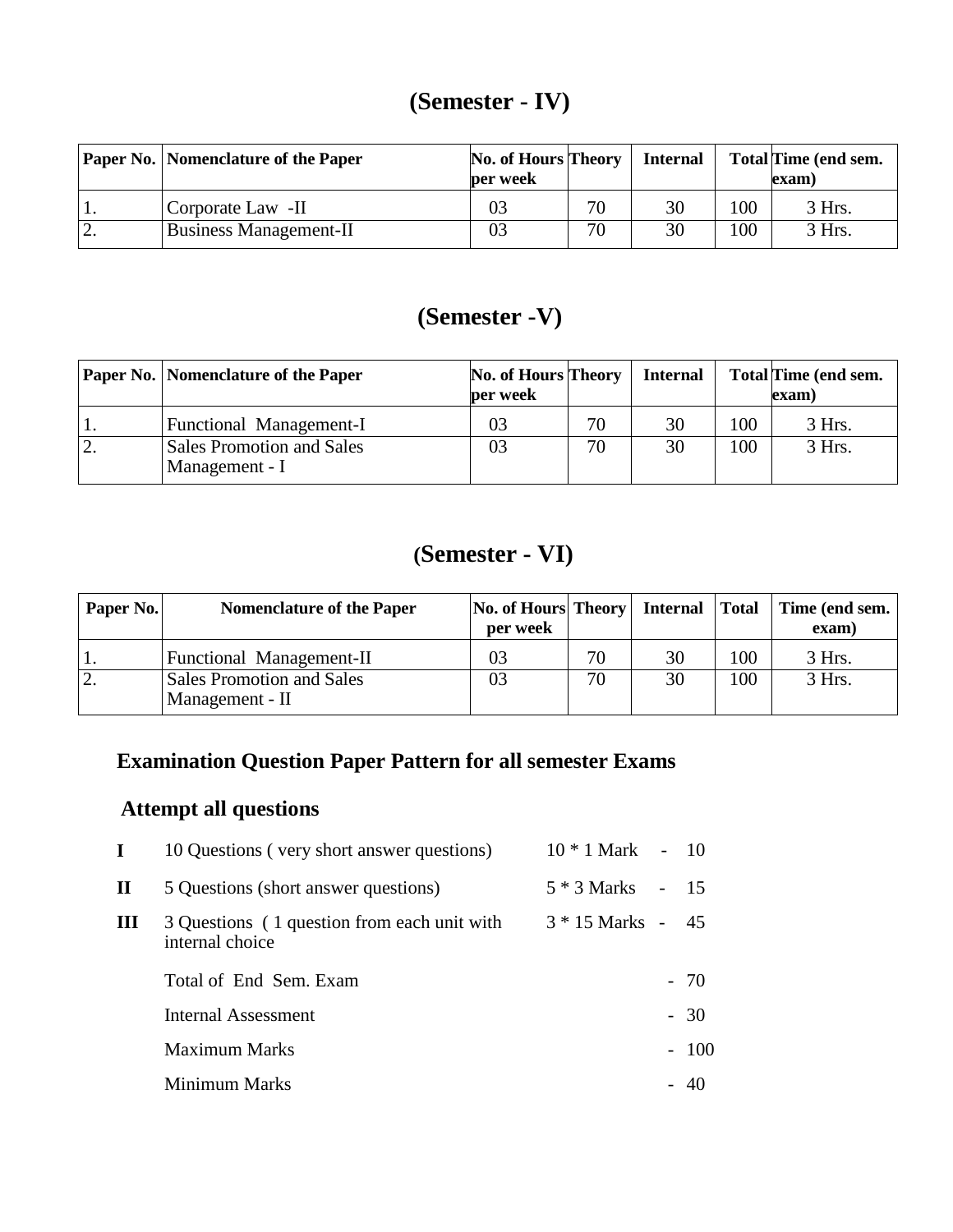### **Department of Business Administration**

# **Semester I**

### **Paper I Business Law- I**

**Time: 3 Hours**

| <b>Theory Marks:</b>   | 70        |
|------------------------|-----------|
| <b>Internal Marks:</b> | <u>30</u> |
|                        | 100       |

## **Unit- I**

**Indian Contract Act: -** Valid Contract and its Elements; Void and Voidable Agreements; Void and Illegal Agreements; Offer and Acceptance; Contractual Capacity of Parties; Free Consent of Parties; Lawful Consideration and Object, Agreements Expressly Declared as Void, Contingent Contracts; Quasi Contracts; Discharge of Contracts-Methods of Discharge of Contracts; Consequences of Breach of Contracts.

## **Unit- II**

**Contract of Indemnity and Guarantee: -** Elements of Contract of Indemnity; Rights of Indemnity-Holder and Indemnifier **Guarantee: -** Features of Contract of Guarantee; Rights and Liabilities of Surety; Discharge of Surety; Difference between Contract of Indemnity and Guarantee. **Contract of Bailment and Pledge: -** Meaning; Types of Bailment, Termination of Bailment, Duties and Rights of Bailor and Bailee, Essentials of Pledge, Who May Pledge, Rights and Duties of Pawnor and Pawnee.

## **Unit- III**

**Contract of Agency:-** Methods of Creation and Termination of Agency; Extent of Agents Authority; Sub- Agent and Substituted Agent; Agents Duties to Principal and Rights of an Agent Against Principal; Liability of Principal to Third Party and Agents Personally Liable to Third Party. **Consumer Protection Act 1986:-** Salient Features of Consumer Protection Act; Rights of Consumers; Consumer Protection Councils; Consumer Disputes Redressal Machinery.

- 1. Kuchhal M.C., Business Laws, Sultan Chand & Co., New Delhi.
- 2. Kapoor N.D., Mercantile Law. Sultan Chand & Co., New Delhi.
- 3. Sharma, Arya Rashmi, Gupta, Gupta , Business Law, Ajmera Book Co., Jaipur
- 4. Nolakha R.L., Business Law, Ramesh Book Depot, Jaipur.
- 5. Sharma, Arya, Gupta: Business Law, Ajmera Book Company, Jaipur.
- 6. Mathew M. J., Principles & Practice of Commercial Law, RBSA, Jaipur.
- 7. Bangia, R. K., Principles of Mercantile Law, Allahabad Law Agency, Allahabad.
- 8. Ramachandran V. G., Law of Contract of India, Eastern Book Company, New Delhi.
- 9. शर्मा, आर्या, गुप्ता, तिवारी, व्यापारिक विधि, अजमेरा बुक कम्पनी, जयपूर।
- 10. नौलखा आर.एल., व्यापारिक सन्नियम, रमेश बुक डिपो, जयपूर।
- 11. सिंहल जे.पी.,व्यापारिक एवं ओद्योगिक विधि, अजमेरा बुक कम्पनी, जयपुर।
- 12. शर्मा, आर्य, शर्मा, व्यापारिक विधि, अजमेरा बुक कम्पनी, जयपूर।
- 13. माथुर बी.एस, सक्सेना के.बी, व्यापारिक सन्नियम, रमेश बुक डिपो, जयपुर।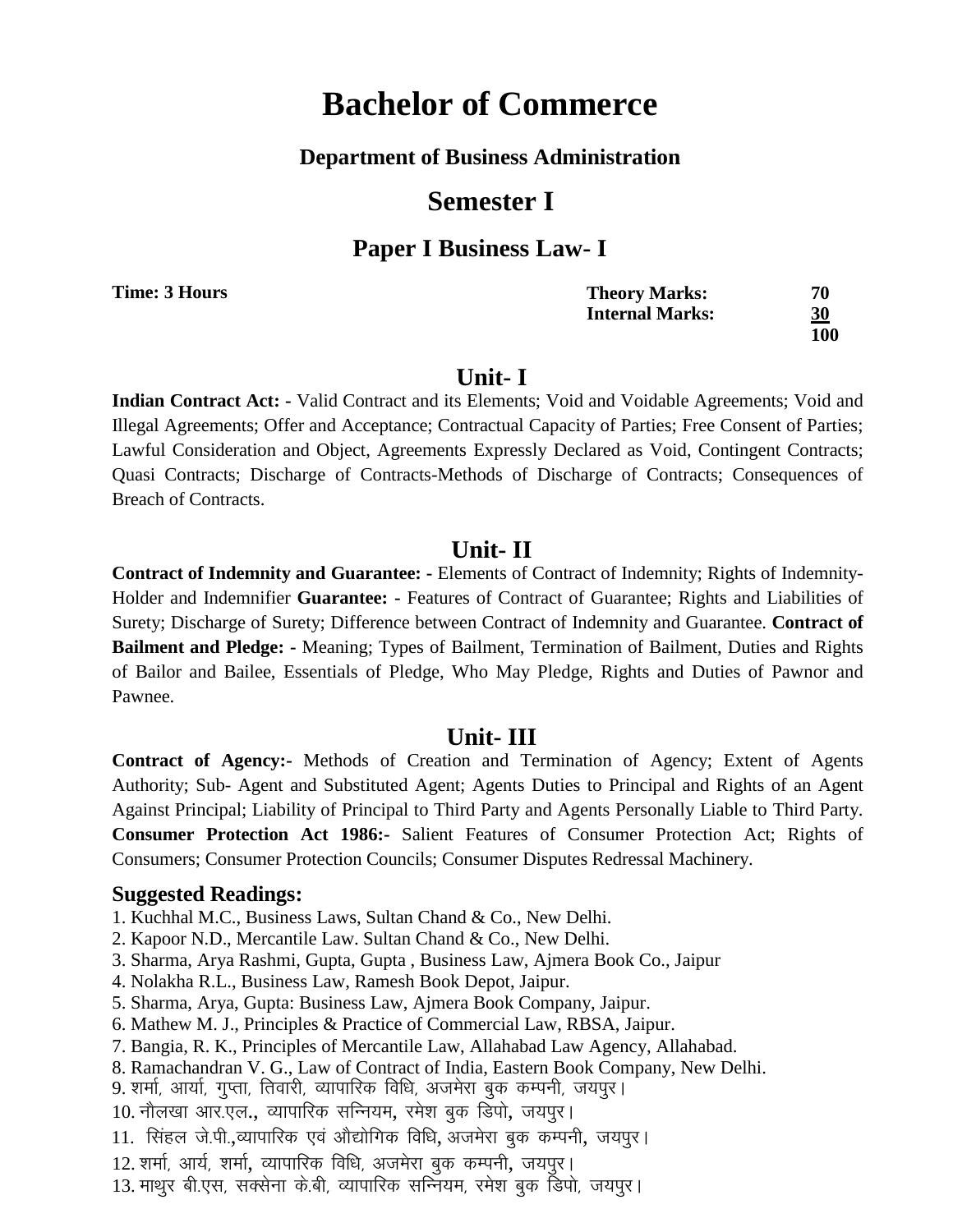### **Department of Business Administration**

# **Semester I**

## **Paper II Business Organisation- I**

**Time: 3 Hours** 

**Theory Marks: 70 Internal Marks: 30 100**

## **Unit- I**

Significance and Establishment of Business Organization, Business Environment and Business Ethics.

# **Unit- II**

Origin and Development of Entrepreneurship in India: problems and suggestions, Role of RIICO and District Industrial Center.

# **Unit- III**

Need and Importance of Finance, Sources of Finance, A Brief Study of RFC.

- 1. Cyril L. Hudson; Business Organization & Operation, Staples Press, London.
- 2. Gerald A. Silver; Introduction to Modern Business, McGraw Hill Book Company, New Delhi.
- 3. Benas M. C., Fogg, Stephens Titman: Company Organization, George Allen & Unwin Ltd., London.
- 4. Sharma, Gupta, Vijaywargia, Tiwari, Business Organisation, Ajmera Book Co., Jaipur
- 5. Gupta C.B.: Business Organisation, National Publishing House, New Delhi.
- 6. Mathew, Sharma, Mehta: Business Organization (Shell Write Well(P) Ltd, Jaipur)
- 7. Sharma F.C., Business Values & Ethics– Shree Mahavir Book Depot, New Delhi.
- 8. Murthy C. S. V.; Business Ethics, Himalaya Publishing House, New Delhi.
- 9. Nolakha R. L., Business Organisation, Ramesh Book Depot, Jaipur.
- 10. Sharma, Badaya, Vyas, Jain, Business Organisation, Ajmera Book Company, Jaipur.
- 11. Gupta C. B.; Modern Business Organization, Mayoor Paper Works, Noida.
- 12. Shukla M. C.; Business Organization & Management, S. Chand & Company, New Delhi.
- 13. शर्मा, मल्होत्रा, शर्मा, पारीक, व्यावसायिक संगठन, अजमेरा बुक कंपनी, जयपुर।
- 14. सुधा जी.एस., व्यावसायिक संगठन,रमेश बुक डिपो,,जयपुर।
- 15. शर्मा, व्यास, मल्होत्रा, व्यावसायिक संगठन, अजमेरा बुक कंपनी, जयपूर।
- 16. नौलखा आर.एल., व्यावसायिक संगठन,रमेश बुक डिपो,,जयपूर।
- 17. माथुर बी.एस., नौलखा आर.एल, व्यावसायिक संगठन, आदर्श प्रकाशन, जयपुर।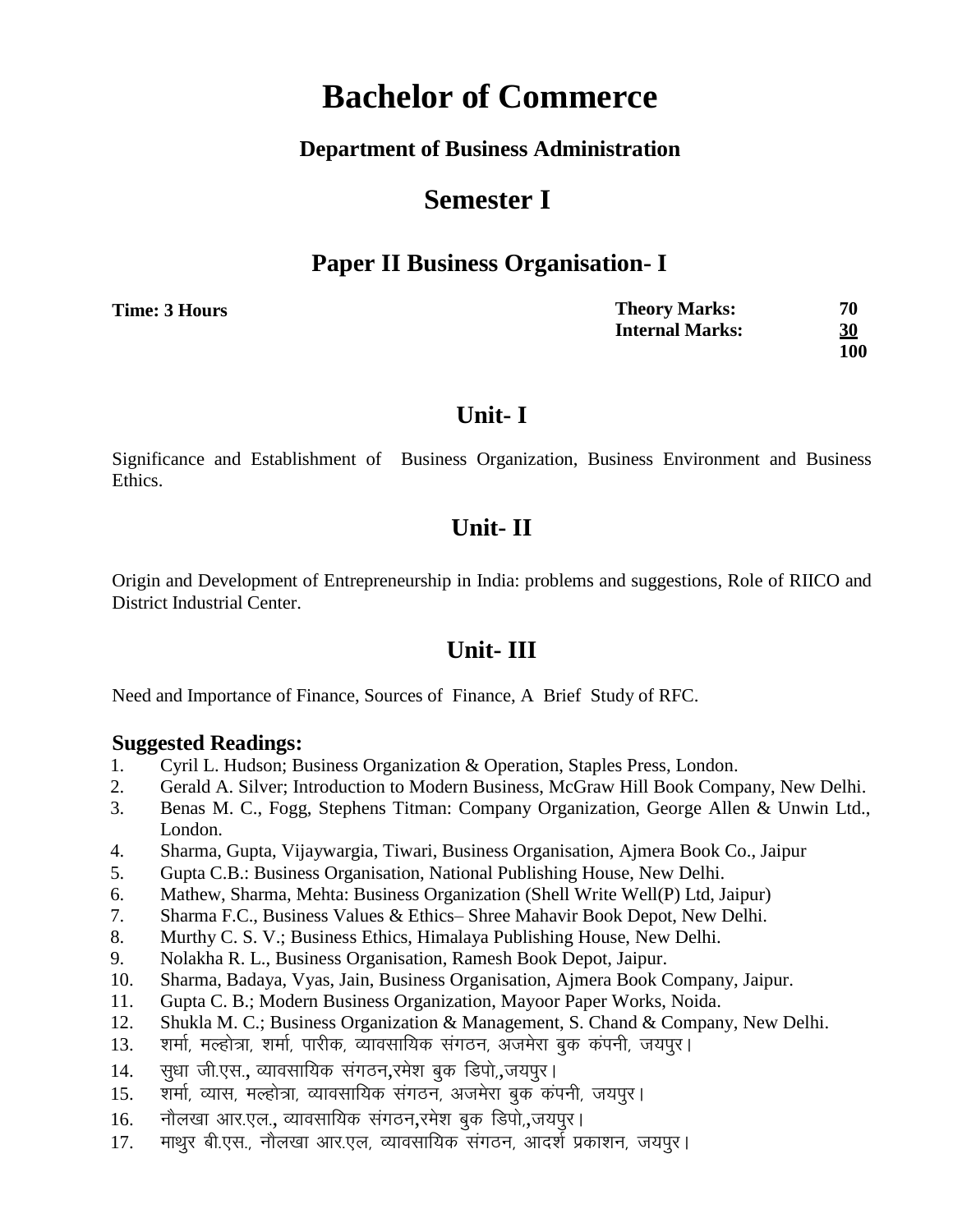#### **Department of Business Administration**

# **Semester II**

### **Paper I Business Law- II**

| Time: 3 Hours | <b>Theory Marks:</b>   | 70  |
|---------------|------------------------|-----|
|               | <b>Internal Marks:</b> | 30  |
|               |                        | 100 |

### **Unit- I**

**Indian Partnership Act –** Nature of Partnership Firm; Test of Partnership; Duties and Rights of Partners; Relations of Partners to Third Parties; Position of Minor in Partnership; Reconstitution of a Partnership Firm; Registration of Firm. Dissolution of Firm: - Modes of Dissolution; Consequences of Dissolution of Firm; Settlement of Accounts after Dissolution.

#### **Unit- II**

**Sales of Goods Act -** Introduction; Formation of Contract of Sale of Goods; Conditions and Warranties; Transfer of Property or Ownership; Performance of Contract-Delivery and Payment; Rights of Unpaid Seller; Suits of Breach of Contract.

#### **Unit- III**

**Negotiable Instruments Act -** Negotiable Instrument - an introduction; Promissory Notes; Bills of Exchange; Cheques, Parties to Negotiable Instruments; Discharge of parties from Liability; Dishonor of Negotiable Instruments. Instruments; Presentation of Negotiable Instrument; Negotiation.

- 1. Aiyar P. Ramanatha, The Sales of Goods Act, The University Book Agency, New Delhi.
- 2. Khergamvalaon J. S., The Negotiable Instrument Act, N M Tripathi Pvt. Ltd, Bombay
- 3. Gulshan S. S., Business Law, Excel Book Company, New Delhi.
- 4. Kuchhal, M. C., Business Laws, Sultan Chand & Co., New Delhi.
- 5. Kapoor, N. D., Mercantile Law, Sultan Chand & Co., New Delhi.
- 6. Nolakha R.L., Business Law, Ramesh Book Depot, Jaipur.
- 7. Sharma, Arya, Gupta: Business Law, Ajmera Book Company, Jaipur.
- 8. नौलखा, व्यापारिक सन्नियम, रमेश बुक डिपो, जयपूर
- 9. सिंहल, व्यापारिक एवं औद्योगिक विधि, अजमेरा बुक डिपो, जयपूर
- 10. शर्मा, आर्य, शर्मा, व्यापारिक विधि, अजमेरा बक कम्पनी,जयपुर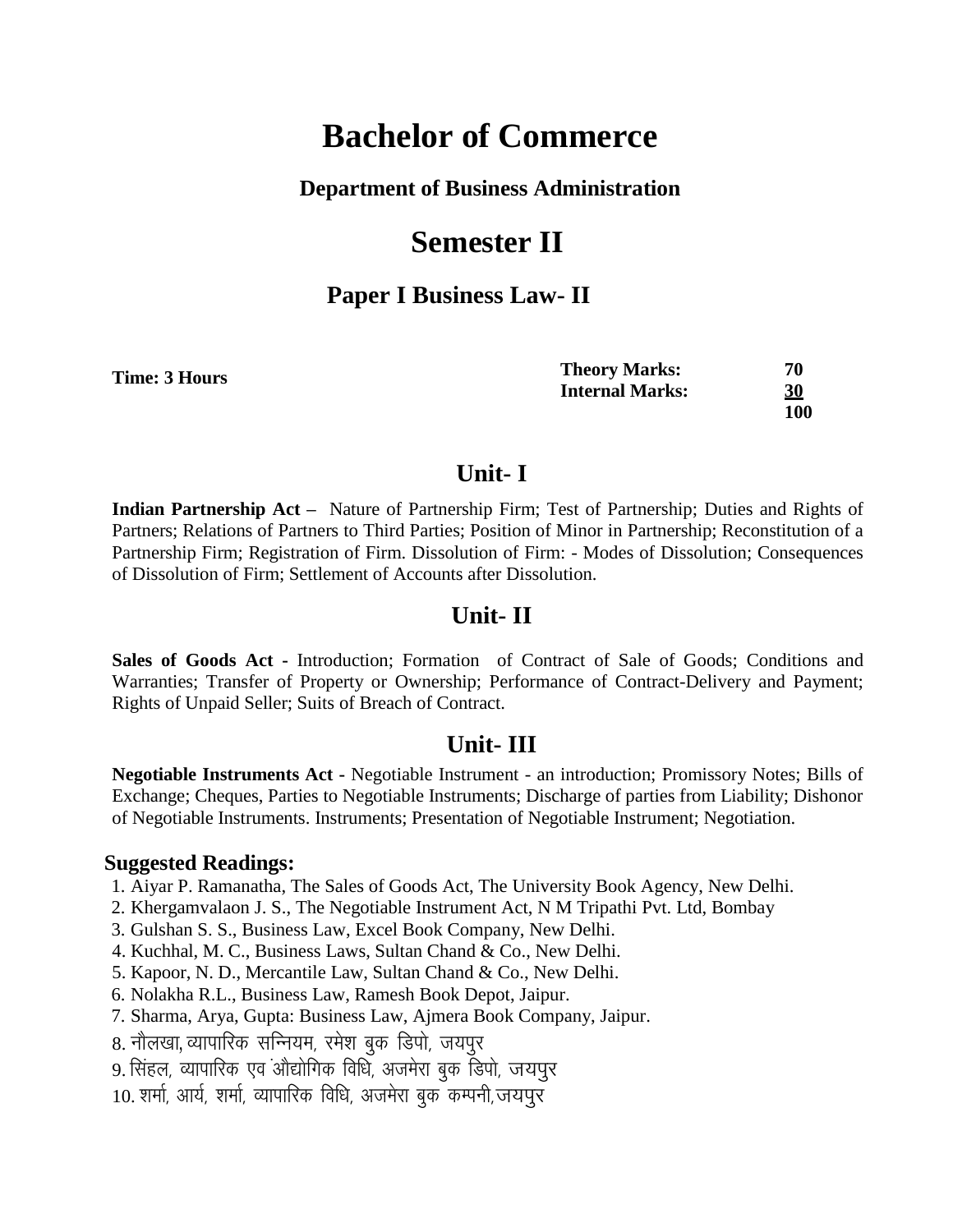#### **Department of Business Administration**

# **Semester II**

### **Paper II Business Organisation-II**

| Time: 3 Hours | <b>Theory Marks:</b>   | 70        |
|---------------|------------------------|-----------|
|               | <b>Internal Marks:</b> | <u>30</u> |
|               |                        | 100       |

### **Unit-I**

Origin, Development and Activities of Stock Exchange in India; A Brief Study of SEBI, OTCE and NSE; Concept, Objectives, Forms and Kinds of Business Combinations, Combination Movement in India.

### **Unit-II**

Modern Method of Advertisement and Publicity, Significance and Evils of Advertisement., Economic Liberalisation Policy and Implications. Implications of Globalisation Policy on Business.

## **Unit-III**

Concept of Welfare State, Government Assistance to Industries. Industrial Policy, Industrial Democracy.

- 1. Cyril L. Hudson, Business Organization & Operation, Staples Press, London.
- 2. Gerald A. Silver, Introduction to Modern Business, McGraw Hill Book Company, New Delhi.
- 3. Gupta C.B., Business Organisation, National Publishing House, New Delhi.
- 4. Mathew, Sharma, Mehta, Business Organization (Shell Write Well(P) Ltd, Jaipur)
- 5. Nolakha R. L., Business Organisation, Ramesh Book Depot, Jaipur.
- 6. Sharma, Badaya, Vyas, Jain, Business Organisation, Ajmera Book Company, Jaipur.
- 7. Gupta C. B., Modern Business Organization, Mayoor Paper Works, Noida.
- 8. Shukla M. C., Business Organization & Management, S. Chand & Company, New Delhi.
- 9. Sharma, Gupta, Vijaywargia, Tiwari, Business Organisation, Ajmera Book Co., Jaipur
- 10. शर्मा, मल्होत्रा, शर्मा, पारीक, व्यावसायिक संगठन, अजमेरा बक कंपनी, जयपुर।
- 11. सुधा जी.एस., व्यावसायिक संगठन,रमेश बुक डिपो.,जयपुर।
- 12. नौलखा आर.एल., व्यावसायिक संगठन,रमेश बुक डिपो, जयपुर।
- 13. शर्मा, व्यास, मल्होत्रा, व्यावसायिक संगठन, अजमेरा बुक कंपनी, जयपुर।
- 14. माथूर बी.एस., नौलखा आर.एल, व्यावसायिक संगठन, आदर्श प्रकाशन, जयपूर।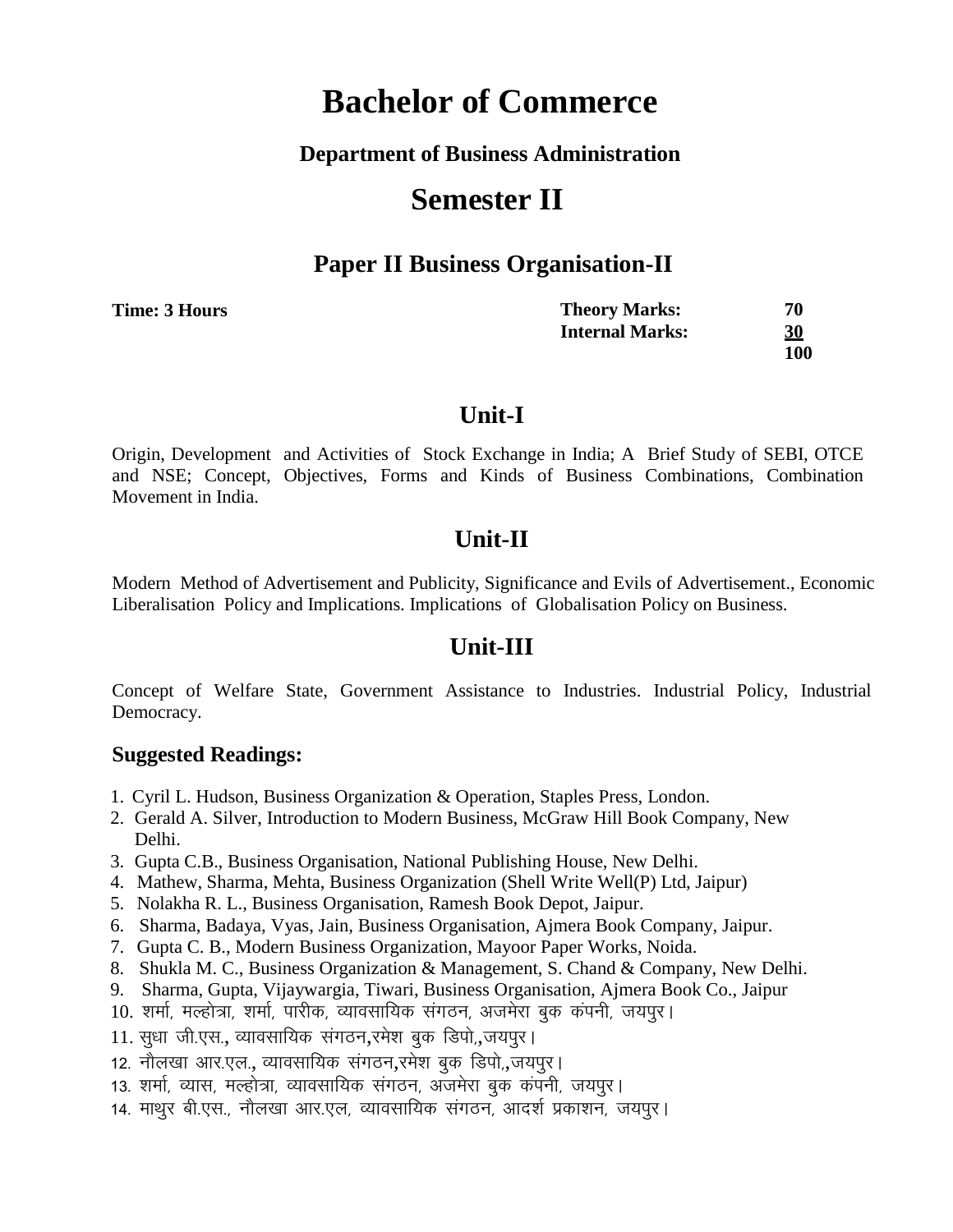**Department of Business Administration**

# **Semester III**

## **Paper I Corporate Law-I**

**Time: 3 Hours**

| <b>Theory Marks:</b>   | 70         |
|------------------------|------------|
| <b>Internal Marks:</b> | <u>30</u>  |
|                        | <b>100</b> |

# **Unit- I**

Company- Meaning and Characteristics; Features of Company; Advantages and Disadvantages of Incorporation; Lifting of Corporate Veil; Privileges of Private Company.

# **Unit- II**

Formation of Company:- Promotion of Company; Functions of Promoter; Importance of Promoter; Promoter's Remuneration; Legal Status of Promoter; Rights of Promoters; Duties of Promoters; Liabilities of Promoters; Pre-Incorporation Contracts, Incorporation and Commencement of Business. Prospectus: - Definition; Contents; Statement in Lieu of Prospectus; Misleading Prospectus and its Consequences.

# **Unit- III**

Memorandum of Association: - Meaning; Importance; Clauses of Memorandum of Association and Their Alteration; Doctrine of Ultra - Vires, Articles of Association: - Meaning; Contents; Alteration of Articles of Association; Constructive Notice and Doctrine of Indoor Management.

#### **Suggested Readings:**

-

- 1. Kuchal M.C., Modern Indian Company Law, Shree Mahavir Books, Noida.
- 2. Singh Avtar, Company Law; Eastern Book Company, Lucknow.
- 3. Majumdar, Kapoor, Company Law & Practices, Taxmann Publications Pvt. Ltd., New Delhi.
- 4. Bhandari M. C., Company Law Procedure, Wadhawa & Company Law Publishers, New Delhi.
- 5. Circulars & Clarifications on Company Law, Taxmann Allied Services Pvt. Ltd., New Delhi.
- 6. Sachdeva Suresh, Company Law, Laxmi Narayan Agarwal, Agra.
- 7. Kapoor G. K., Saxena S. B., Company Law, Kitab Mahal, New Delhi.
- 8. Gogna P. P.S., Text Book on Company Law, S. Chand & Company Ltd., New Delhi.
- 9. Kapoor N.D., Company Law incorporating the provisions of the Companies Amendment Act
- 10. नैलखा, आर.एल, कम्पनी अधिनियम एंवसचिवीय पद्धति, रमेश बुक्र डिपो, जयु**प**<br>11. माथर. सक्सेना. बिनानी. कम्पनी अधिनियम एवं सचिवीय पद्ध
- माथुर, सक्सेना, बिनानी, कम्पनी अधिनियम एवं सचिवीय पद्धति, आदर्श प्रकाशन, जयपूर
- 12. जोशी, खींचा, गोयल, कम्पनी अधिनियम एवं सचिवीय पद्धति, अजमेरा बुक कम्पनी जयपुर
- 13. गुप्ता पी.सी., कम्पनियों का वैधानिक परिवेश, श्री महावीर डिपो, दिल्ली
- 14. गॅय कैलाश, कम्पनी विधि, इलाह1बाद लॉ एजेंसी, इलाह1बाद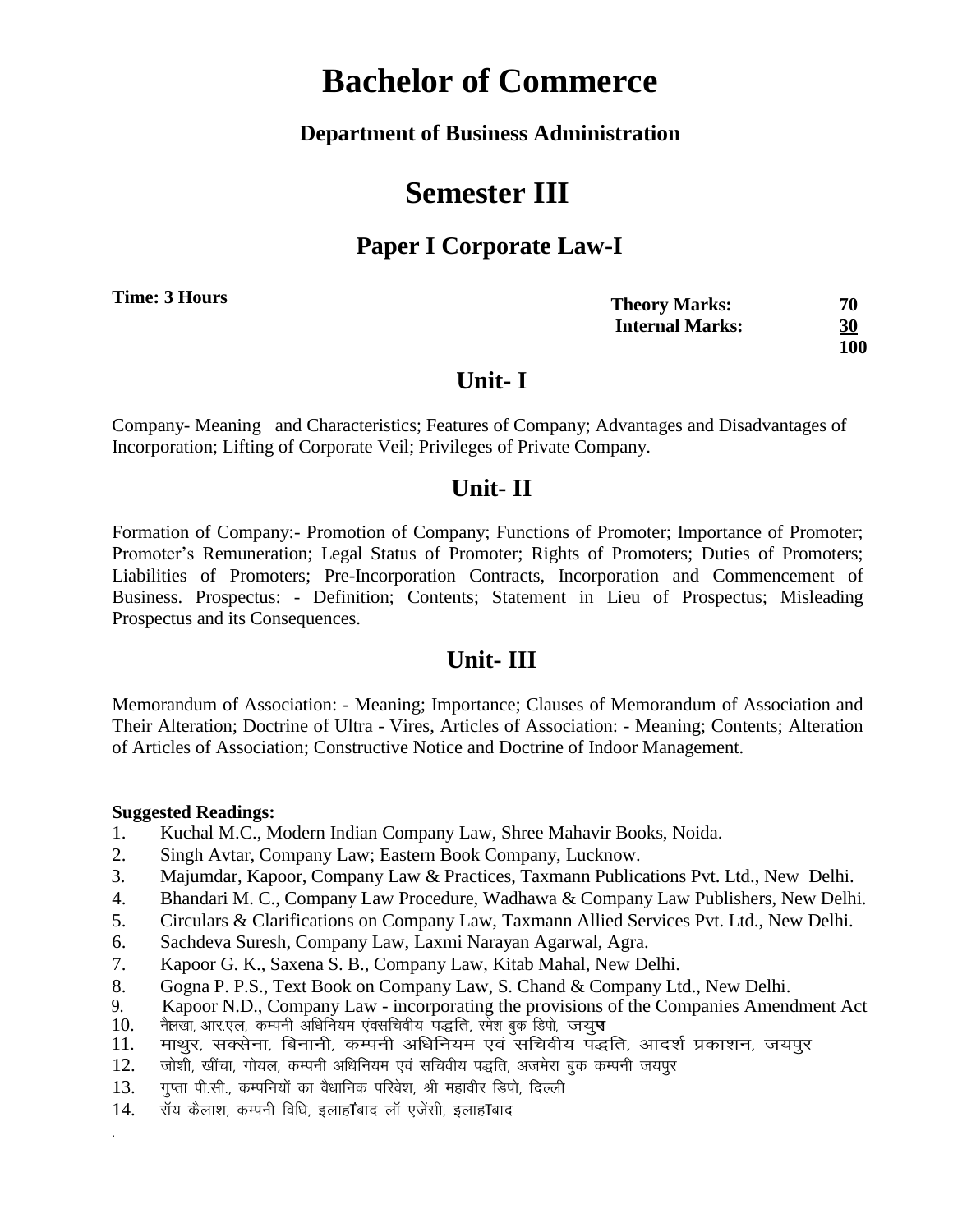# **Department of Business Administration Semester III**

### **Paper II Business Management-I**

**Time: 3 Hours**

| <b>Theory Marks:</b>   | 70  |
|------------------------|-----|
| <b>Internal Marks:</b> | 30  |
|                        | 100 |

#### **Unit- I**

Management, Concept, Nature, Objectives, Principles, Importance and Process of Management, Schools of Management Thought, MBO, Planning: Nature, Type, Importance, Principles, Techniques and Components.

### **Unit- II**

Organisation: Goals, Structure, Importance, Process and Principles of Organization. Theories of Organization. Environment and Organization. Formal and Informal Organization. Organizational Changes and Development. Techniques of Decision Making.

### **Unit- III**

Authority and Responsibility, Power and Authority, Sources of Authority, Delegation of Authority, Centralization and Decentralization, Span of Control.

- 1. Mathew M.J., Management, Sheel Sons, Jaipur.
- 2. Mathur B.S. & Mathur Navin, Management, Malik & Company, Jaipur.
- 3. Gupta R. N., Principles of Management, S. Chand & Company, New Delhi.
- 4. Sudha G. S., Management, RBSA Publishers, Jaipur.
- 5. Joseph L. Massie, Essentials of Management, PHI Learning Pvt Ltd, New Delhi.
- 6. Sharma, Sharma, Gupta, Malhotra, Business Management, Ajmera Book Co., Jaipur
- 7. Bhat Anil, & Arun Kumar, Management: Principles, Processes & Practices, Oxford University Press, New Delhi.
- 8. Agarwal N. P. & Tailor R. K., Business & Management, RBSA Publishers, Jaipur.
- 9. Gupta C. B., Principles & Practices of Management, Mayoor Paperworks, Noida.
- 10. Prasad Lallan & Gulshan S. S., Management: Principles, & Practices, S. Chand & Company, New Delhi.
- 11. शर्मा, शर्मा, मल्होत्रा एवं पारीक, प्रबंध, अजमेरा बुक कंपनी, जयपुर।
- 12. सिंघल, जे.पी, प्रबन्ध, अजमेरा बक कम्पनी, जयपुर
- 13. नौलखा आर.एल., कंपनी अधिनियम एवं सचिवीय पद्वति, रमेश बुक डिपो, जयपुर।
- 14. सूधा जी.एस., प्रबंध अवधारणाएं एवं संगठनात्मक व्यवहार, रमेश बुक डिपों, जयपूर।
- 15. सुराणा, शर्मा, प्रबंध चिंतन का इतिहास, रमेश बुक पब्लिशिंग हाउस, जयपुर।
- 16. सूधा श्रीमाली, व्यास, जैन, व्यावसायिक प्रबंध का सिद्धांत, रमेश बुक पब्लिशिंग हाउस, जयपुर।
- 17. सूधा जी.एस., प्रबंध, यूनिवर्सिटी बुक हाउस, जयपुर।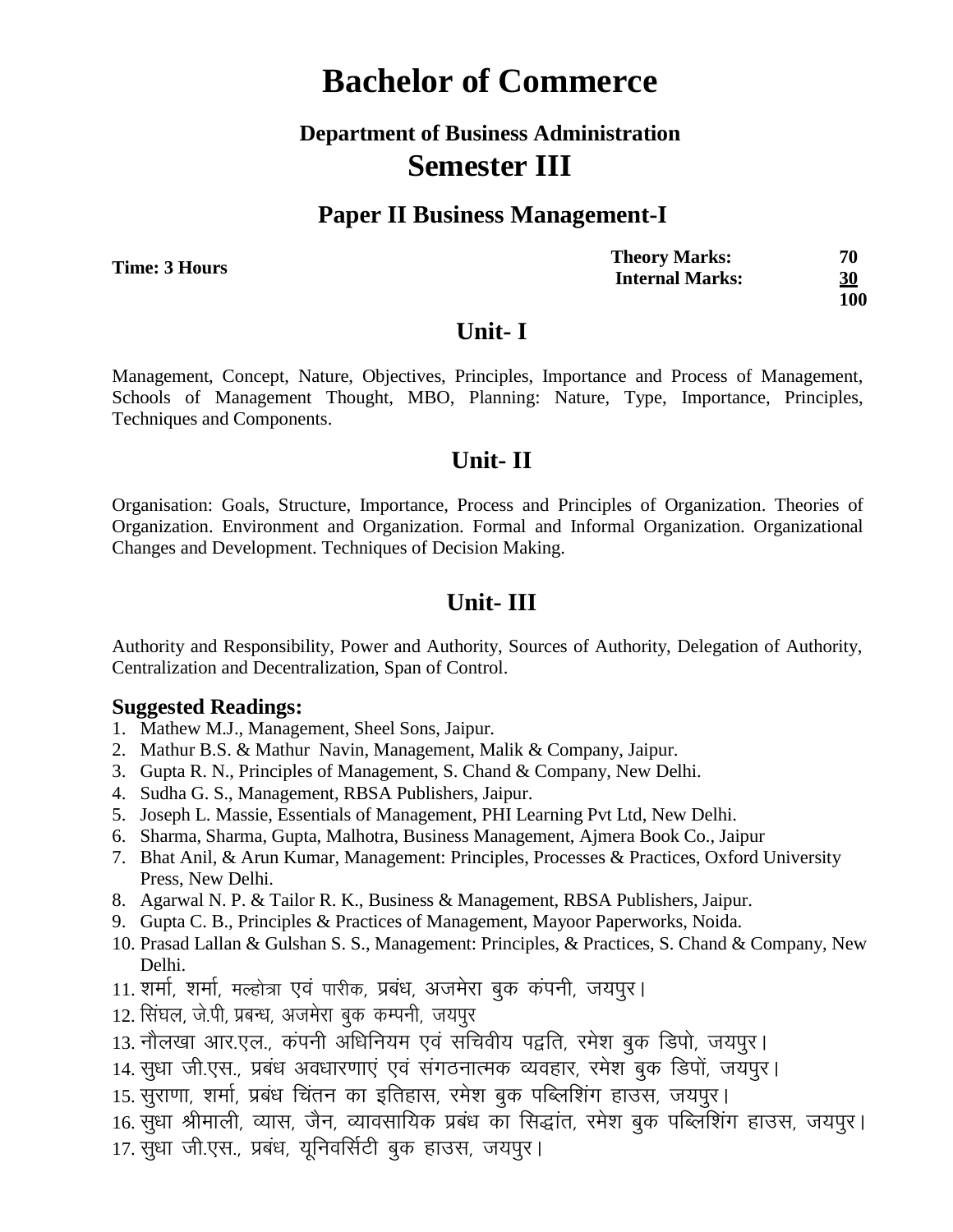# **Department of Business Administration Semester IV**

### **Paper-I Corporate Law-II**

**Time: 3 Hours**

**Theory Marks: 70 Internal Marks: 30 100**

#### **Unit- I**

Shares: - Share and Stock; Allotment of Shares; Share Certificate and Share Warrant; Transfer and Transmission of Shares; Calls and Forfeiture of Shares. Surrender of Shares. Share Capital: Meaning and Forms of Capital; Alteration of Share Capital; Reduction of Share Capital; Further Issue of Share Capital; Rights of Pre-Emption of Shares.

#### **Unit- II**

Shareholders and Members:-Difference Between Shareholders and Members; Modes of Acquiring Membership; Termination of Membership; Who May Be Members? Rights and Liabilities of Members, Secretarial Practice in India**,** Meeting of Company:-Essentials of Valid Meeting; Meetings of Shareholders:-Statutory Meeting; Annual General; Meeting; Extra-Ordinary General Meeting; Meetings of Board of Directors; Proxy; Voting, Notice, Agenda and Minutes of Meetings.

#### **Unit- III**

Directors:-Duties, Powers, Liabilities, Appointment and Removal of Directors. Winding Up:- Meaning; Compulsory Winding up; Voluntary Winding up; Winding up Under the Supervision of Court; Consequences of Winding up.

#### **Books Recommended:**

- 1. Kuchal M.C., Modern Indian Company Law Shri Mahavir Books, Noida.
- 2. Singh Avtar ,Company Law, Eastern Book Company, Lucknow.
- 3. Mathew M. J., Company Law & Secretarial Practices, RBSA, Jaipur.
- 4. Majumdar, Kapoor, Company Law & Practices, Taxmann Publications Pvt. Ltd., New Delhi.
- 5. Bhandari M. C., Company Law Procedure, Wadhawa & Company Law Publishers, New Delhi.
- 6. Circulars & Clarifications on Company Law, Taxmann Allied Services Pvt. Ltd., New Delhi.
- 7. Sachdeva Suresh, Company Law, Laxmi Narayan Agarwal, Agra.
- 8. Kapoor G. K., Saxena S. B.: Company Law, Kitab Mahal, New Delhi.
- o. Kapool S. K., Saxona S. B.: Sompany Eaw, Khao Mahai, New Bellii.<br>9. नौलखा, आर.एल्, कम्पनी अधिनियम एवंसूचिवीयू पूद्धति, रमेशु बुक्रू डिप्रो, जयपुर्
- ). "Kisi, sirk, ki, a, i li silah ati yakilaana harki, kiki gastofi, ora ye.<br>10. माथुर, सक्सेना, बिनानी, कम्पनी अधिनियम एवं सचिवीय पद्धति, आदर्श प्रकाशन, जयपुर
- 11. जोशी, खींचा, गोयल, कम्पनी अधिनियम एवं सचिवीय पद्धति, अजमेरा बुक कं, जयपुर
- 12. गुप्ता पी.सी., कम्पनियों का वैधानिक परिवेश, श्री महावीर डिपो, दिल्ली
- 13. रॉय कैलाश, कम्पनी विधि, इलाहाबाद लॉ एजेंसी, इलाहाबाद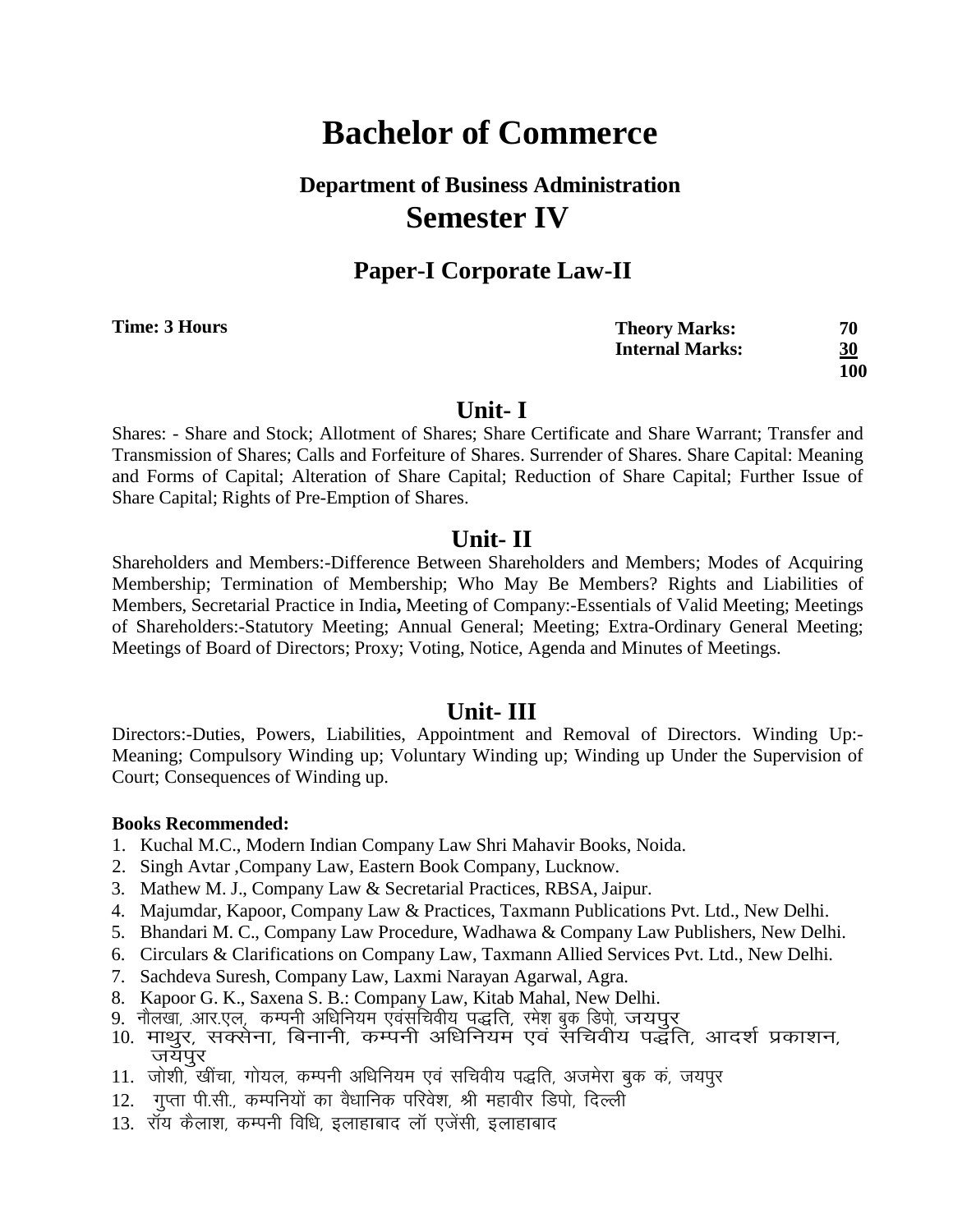# **Department of Business Administration Semester IV**

## **Paper II Business Management–II**

**Time: 3 Hours**

**Theory Marks: 70 Internal Marks: 30 100**

**Unit- I**

Communication, Significance, Channels of Communication, Types and Process of Communication, Barriers and Remedies. Leadership, Function, Qualities, Styles and Theories of Leadership

#### **Unit- II**

Co-ordination, Co-ordination and Co-operation, Co-ordination as Essence of Management, Principles and Techniques, Obstacles in Co-ordination, Essentials of Effective Co-ordination. Direction: Concept, Nature, Importance and Principles of Direction.

#### **Unit- III**

Motivation: Importance, Type Process and Techniques of Motivation, Theories of Motivation (McGregor, Maslow, Herzberg) Sound Motivation System, Control, Nature, Process, Techniques and Essentials of Effective Control, Management of Change.

- 1. Mathur B.S. & Mathur Navin, Management, Malik & Company, Jaipur.
- 2. M.J. Mathew: Management, Sheel Sons, Jaipur.
- 3. Griffin Ricky W., Management: Principles & Applications, Cen Gage Learning New Delhi.
- 4. Sharma, Sharma, Gupta, Malhotra, Business Management, Ajmera Book Co., Jaipur
- 5. Gupta R. N., Principles of Management, S. Chand & Company, New Delhi.
- 6. Sudha G. S., Management, RBSA Publishers, Jaipur.
- 7. Joseph L. Massie, Essentials of Management, PHI Learning Pvt Ltd, New Delhi.
- 8. Bhat & Kumar, Management: Principles, Processes & Practices, Oxford University Press, New Delhi.
- 9. Agarwal N. P. & Tailor R. K., Business & Management, RBSA Publishers, Jaipur.
- 10. Gupta C. B., Principles & Practices of Management, Mayoor Paperworks, Noida.
- 11. Prasad Lallan & Gulshan S. S., Management: Principles, & Practices, S. Chand & Company, New Delhi.
- 12. शर्मा, शर्मा, गुप्ता एवं मल्होत्रा, प्रबंध, अजमेरा बुक कंपनी, जयपुर।
- 13. नौलखा आर.एल., कंपनी अधिनियम एवं सचिवीय पद्वति, रमेश बुक डिपो, जयपुर।
- 14. अग्रवाल आर.सी., प्रबंध कॉलेज बुक हाउस, जयपुर
- 15. पोरवाल बी.एल., प्रबंध, आदर्श प्रकाशन, जयपुर।
- 16. उपाध्याय, शर्मा, बंसल, राठौड़, प्रबंध के सिद्धांत, रमेश बुक डिपो, जयपुर।
- 17. सुधा जी.एस., प्रबंध, यूनिवर्सिटी बुक हाउस, जयपुर।
- 18. रॉजपरोहित आर.सी.एस., शर्मा अँशोक, शर्मा सरला एवं गुप्ता अंजू, प्रबंध, अजमेरा बुक कंपनी, जयपुर।
- 19 सिंघल जे.पी. प्रबन्ध, अजमेरा बक कम्पनी, जयपुर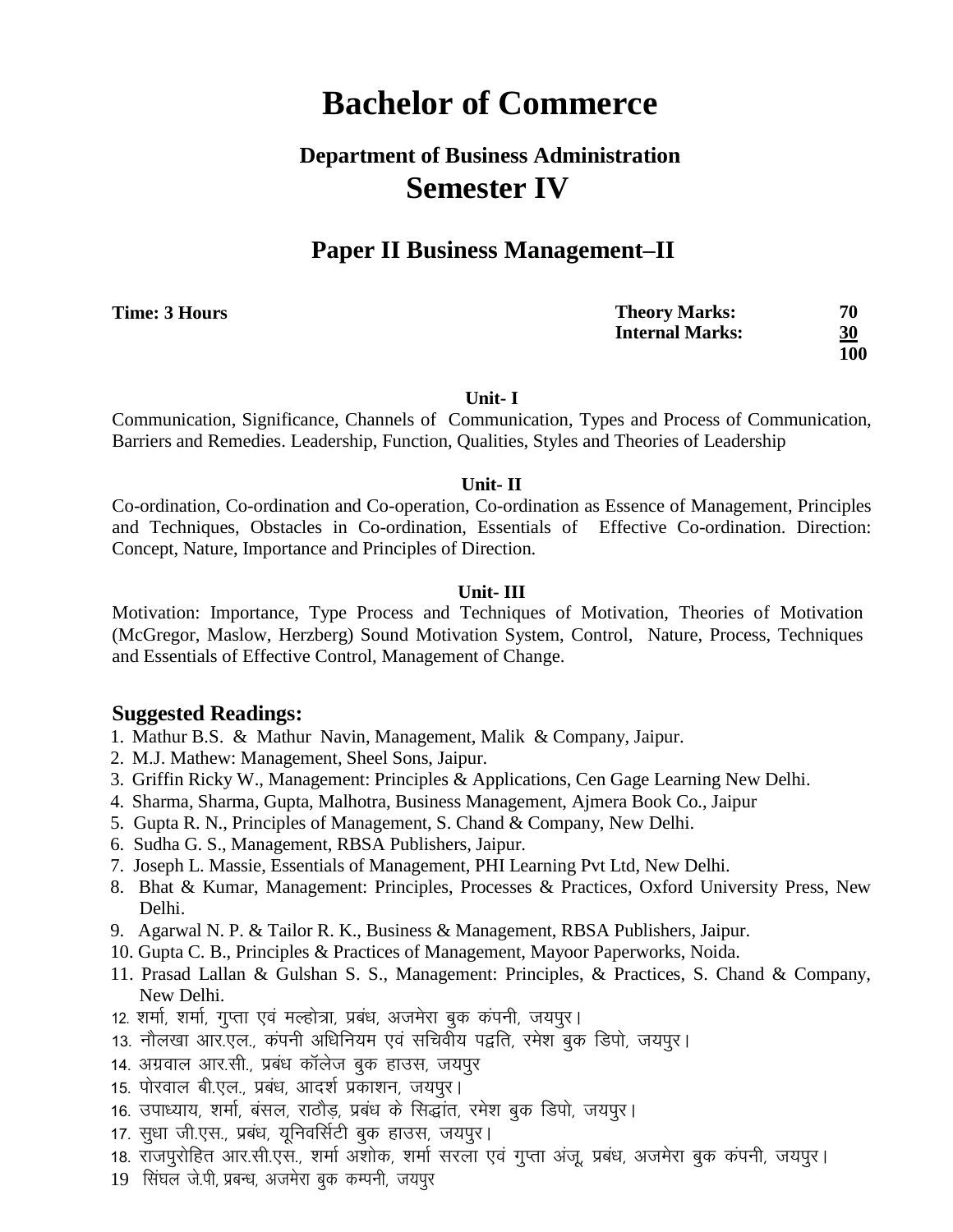# **Department of Business Administration Semester V**

### **Paper I Functional Management-I**

**Time: 3 Hours**

**Theory Marks: 70 Internal Marks: 30 100**

### **Unit-I**

Human Resource: Meaning, Scope, Role and Functions of Human Resource Management, Organization of Personnel Department, Human Resource Planning, Recruitment, Selection, Placement and Induction.

## **Unit-II**

Training and Development, Job Analysis, Job Description, Job enlargement and Job Enrichment, Performance Appraisal and Merit Rating.

## **Unit-III**

Marketing: Meaning, Evolution of Modern Concept of Marketing, Scope and Importance of Marketing, Product Planning and Development, Marketing Research, Channels of Distribution, Pricing Policies and Strategies.

- 1. Flippo Edwin B, Personnel Management, Mc Graw Hill
- 2. Yoder Dale : Personnel Management & Industrial Relations, Prentice Hall
- 3. Mathew M. J., Functional Management, RBSA Publishers, Jaipur.
- 4. Mathur B. L., Functional Management, RBSA Publishers, Jaipur.
- 5. शर्मा, शर्मा,, सुराणा, मानव संसाधन प्रबंध, रमेश बुक डिपो, जयपुर
- 6. सुधा जी.एस., क्रियात्मक प्रबंध, रमेश बुक डिपा,जयपुर
- 7. नौलखा आर.एल, क्रियात्मक प्रबंध, रमेश बुक डिपो, जयपुर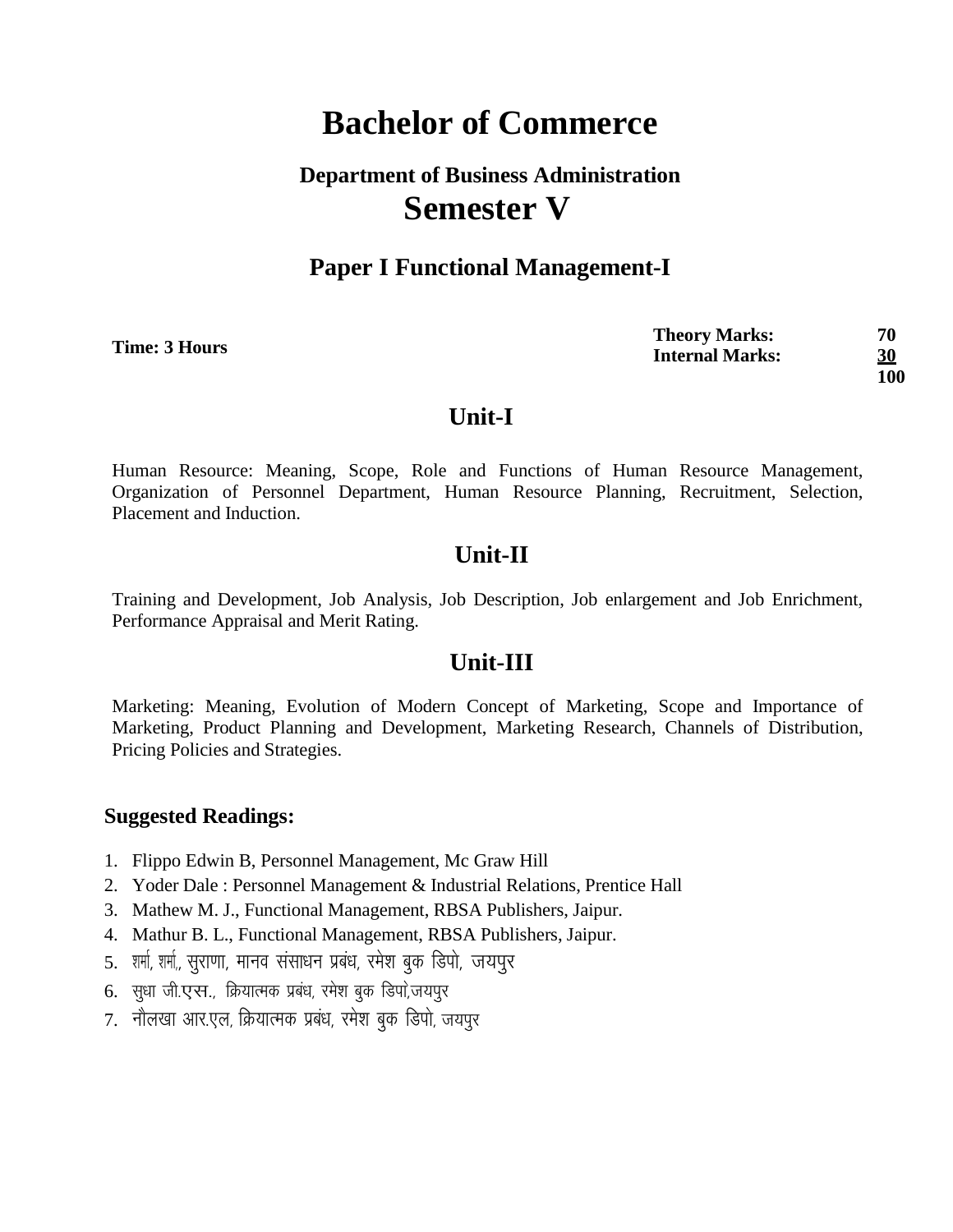# **Department of Business Administration Semester V Paper II Sales Promotion and Sales Management-I**

**Time: 3 Hours**

**Theory Marks: 70 Internal Marks: 30 100**

### **Unit- I**

Sales Promotion: Nature of Sales Promotion, Distinction with Advertising Personal Selling, Role and Importance. Functions of Sales Promotion Department, Limitations in Shortage Economy.

## **Unit- II**

Type of Sales Promotion: Internal Organization, Dealer Promotions, Consumer Promotion Sales Promotion, Sales Promotion of Industrial and Consumer Products.

# **Unit III**

Export Sales Promotion: Types and Importance of Export Sales Promotion and their Relevance in Modern Context. Evaluations of Sales Promotion Programme

- 1. Cundiff, Still & Govani, Sales Management, Prentice Hall of India Pvt. Ltd. New Delhi
- 2. Carter Tony, Sales Force Management, Jaico Publishing House, Mumbai
- 3. Panda, Sales and Distribution Management, Oxford University Press, Mumbai.
- 4. Sudha G. S., Sales and Advertising Management, Ramesh Book Depot, Jaipur.
- 5. David Jobber, Geoff Lancaster, Selling and Sales Management, Pearson Education, New Delhi
- 6. Douglas, William, Thomas, Sales Management, Replika Press Pvt. Ltd., Kundli
- 7. Asplay T. C. :Sales Promotions Handbook
- 8. Tosdal, Harry R. :Introduction to Sales Management
- 9. Dr. M. J. Mathew: Sales Promotion and Sales Management
- 10. सुधा जी.एस., विक्रय संवर्द्धन एवं विक्रय प्रबंध, रमेश बुक डिपो, जयपूर।
- 11. नौलखा आर.एल., विक्रय संवर्द्धन एवं विक्रय प्रबंध, रमेश बुक डिपो, जयपुर।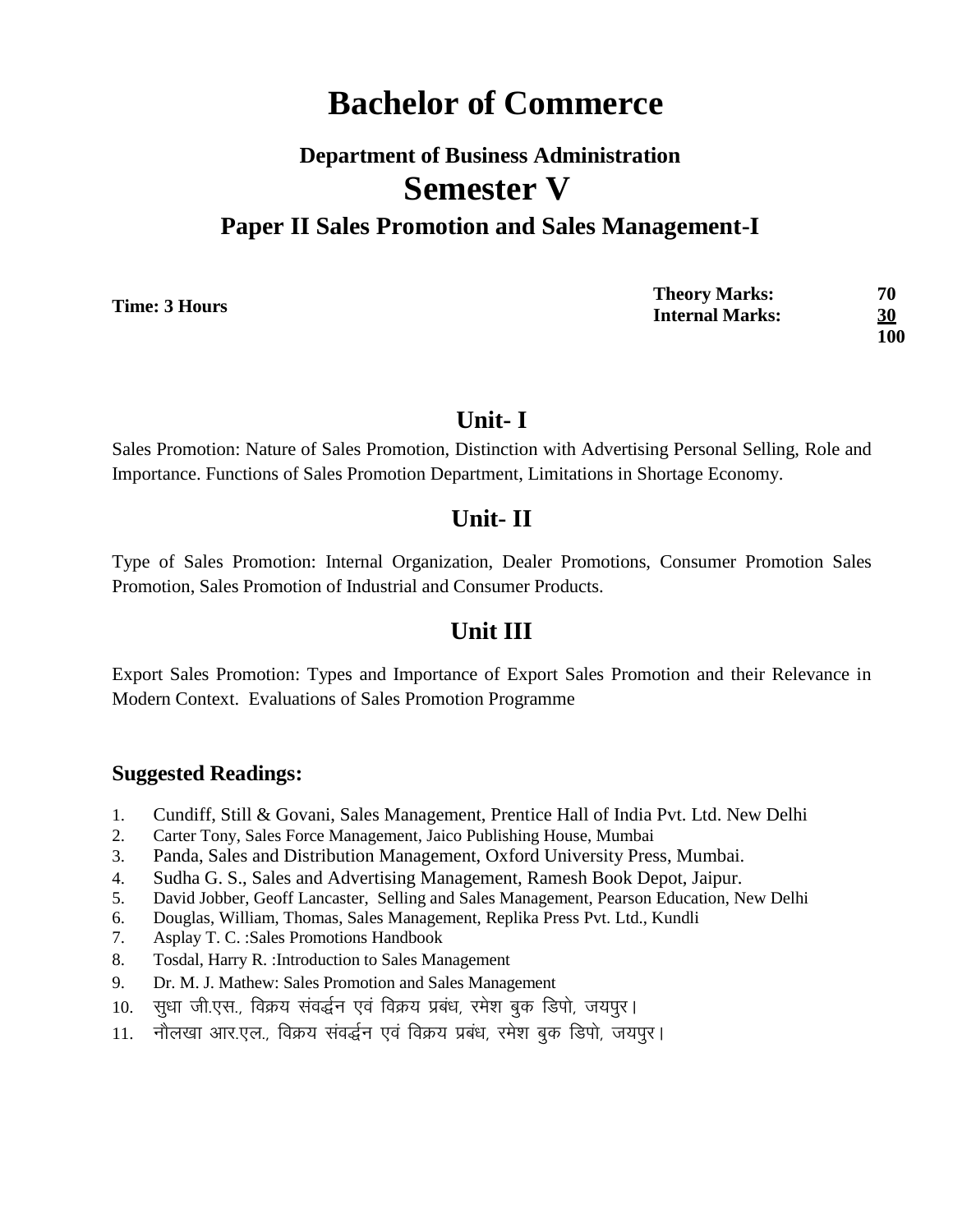#### **Department of Business Administration**

# **Semester VI**

#### **Paper I Functional Management-II**

| Time: 3 Hours | <b>Theory Marks:</b>   | 70  |
|---------------|------------------------|-----|
|               | <b>Internal Marks:</b> | 30  |
|               |                        | 100 |

### **Unit-I**

Finance: Finance Function, Scope and Importance of Financial Management, Functions and Role of Financial Manager. Financial Planning and Capital Structure, Sources of Finance, Working Capital and its Sources.

### **Unit-II**

Production: Meaning, Nature, Score and Importance of Production Management, Production Process, Production Planning and Control, Quality Control, Product Design and Product Research.

### **Unit-III**

Materials: Meaning, Scope and Functions of Materials Management, Purchase Planning, Inventory Planning and Control, Vendor Development DGS & D Purchase Process and Procedure.

- 1. Flippo Edwin B, Personnel Management, Mc Graw Hill
- 2. Yoder Dale : Personnel Management & Industrial Relations, Prentice Hall
- 3. शर्मा, शर्मा, सुराणा : मानव संसाधन प्रबंध, रमेश बुक डिपो, जयपुर
- 4. सुधा जी.एस., क्रियात्मक प्रबंध, रमेश बुक डिपो, जयपुर
- 5. नौलखा आर.एल., क्रियात्मक प्रबंध, रमेश बुक डिपो, जयपुर